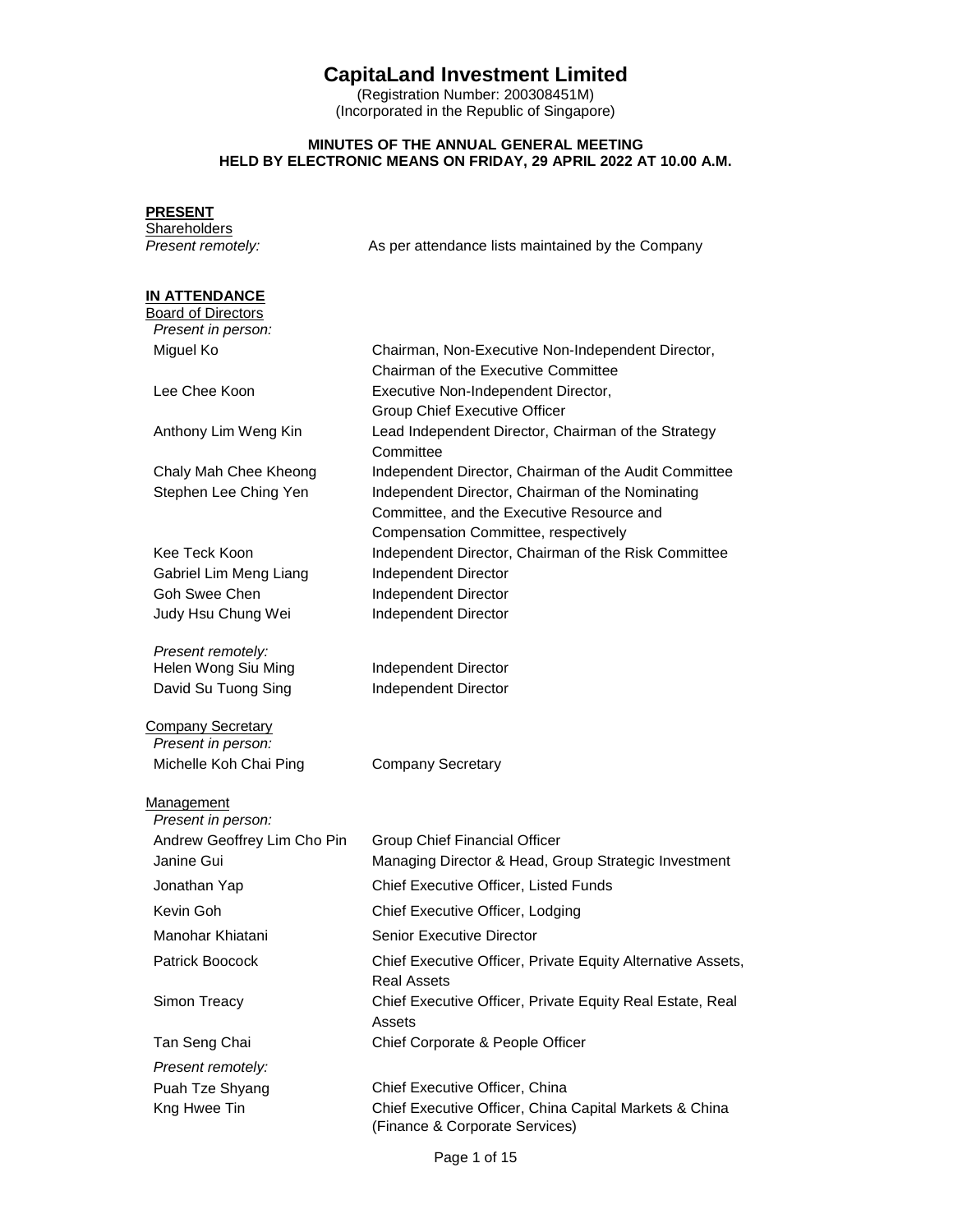Grace Chen **Head, Investor Relations and Capital Markets Compliance** Grace In Attendance *Present remotely:*  Ling Su Min KPMG LLP (External Auditors) Christine Chan Allen & Gledhill LLP (External Legal Counsel) Jason Chen Drewcorp Services Pte Ltd. (Scrutineer) Other Attendees

*Present remotely:* As per attendance lists maintained by the Company

### **1. INTRODUCTION**

Emcee

- 1.1 A video interview with Mr Lee Chee Koon, CapitaLand Investment's ("CLI" or the "Company") Group Chief Executive Officer ("GCEO"), in which he shared his views on CLI's performance for the financial year ended 31 December 2021 ("FY2021") and the business outlook ahead, was screened.
- 1.2 The emcee, Ms Grace Chen, welcomed all to CLI's first AGM since listing, and which was being held by electronic means to keep COVID-19 transmission risk to a minimum. She thanked shareholders for continuing to respond to the Company's invitations to meet virtually.
- 1.3 Ms Chen shared that the Company had asked Securities Investors Association (Singapore) (SIAS) to facilitate a pre-AGM virtual dialogue session for the Company and its shareholders, "Kopi with CapitaLand Investment", which was hosted by CLI's senior management team about a week prior to the AGM. Shareholders may view the video recording of the dialogue session which had been made available on CLI's website and YouTube channel.
- 1.4 Ms Chen informed attendees that live Question & Answer ("Q&A") and live voting have been implemented for the AGM to allow shareholders the chance to hear from the Board and senior management before voting. In the case of unforeseen technical difficulties that would disrupt the AGM webcast and/or audio-streaming for more than 30 minutes, the AGM would be adjourned to a later date and time to be announced on SGXNET and published on the Company's website.
- 1.5 Ms Chen outlined the AGM Programme and invited shareholders to begin submitting their questions via the live chat function on the audio-visual webcast platform of the AGM proceedings. After the end of Q&A session, the resolutions to be approved by shareholders at the AGM would be tabled and shareholders or their duly appointed proxies would have five minutes to cast their votes remotely.
- 1.6 An instructional video was played to guide shareholders on how to submit questions for the Q&A session and how to cast their votes remotely on the resolutions of the AGM.
- 1.7 After introducing the members of the Board and senior management of CLI who were in attendance at the AGM, Ms Chen invited Mr Lee to deliver his opening remarks.
- 1.8 Mr Lee thanked shareholders for their questions submitted in advance of the AGM and noted that the Company had published its detailed responses on SGXNET and on the Company's website prior to the AGM. Mr Lee invited shareholders to submit further questions that they may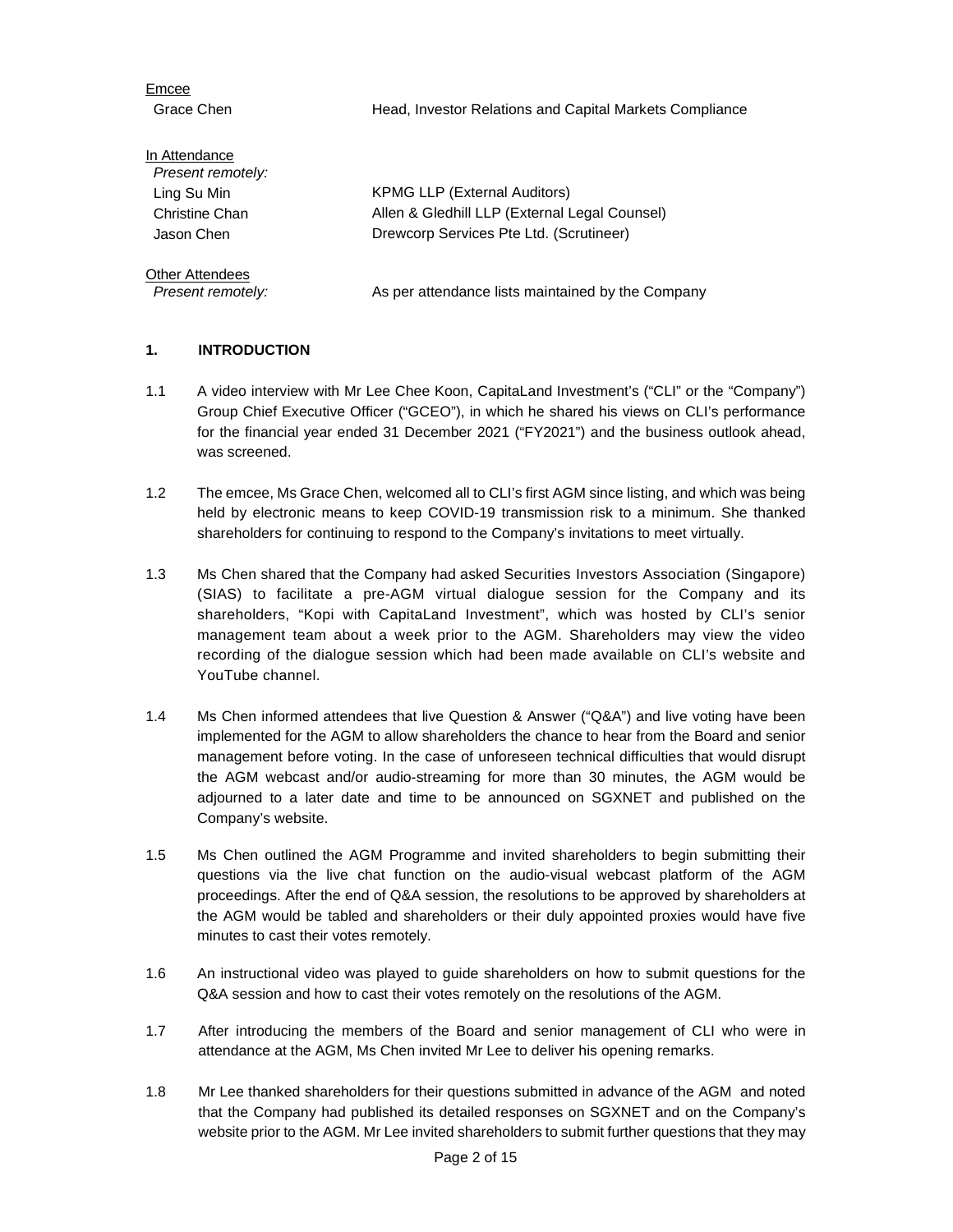have through the chat function on the webcast platform and thanked shareholders for their support of CLI.

- 1.9 Mr Lee invited Mr Miguel Ko, CLI's Board Chairman, to address shareholders and preside as Chairman of the AGM.
- 1.10 The AGM proceedings formally commenced at 10.23 am. Chairman welcomed all who were attending the AGM and noted that a quorum was physically present. Chairman thanked shareholders for their support of the restructuring of CapitaLand Group in FY2021, which included privatising the development business and listing the real estate investment management ("REIM") business as CapitaLand Investment. In noting CLI's creditable first set of results and share price increase of over thirty per cent. (30%) since its listing, Chairman said that management and the Board looked forward to a continued partnership with shareholders to create sustained growth and long-term value for the Company.
- 1.11 As the Notice of AGM had been published on SGXNET and on the Company's website on 5 April 2022, Chairman informed the meeting that the Notice of AGM would be taken as read. Chairman noted that many shareholders had made the effort to attend the AGM remotely and thanked them for their attendance.
- 1.12 Chairman informed the meeting that the Company's responses to questions submitted in advance of the AGM by shareholders related to the resolutions to be tabled at the AGM had been published on SGXNET and on the Company's website, prior to the AGM. He thanked shareholders for their questions.
- 1.13 Chairman invited shareholders attending the AGM via the audio-visual webcast to submit any additional questions they might have on the resolutions to be tabled at the AGM, through the live chat function on the webcast platform. Chairman informed shareholders that questions which have been addressed by the Company on SGXNET and on the Company's website prior to the AGM would not be addressed again at the AGM and that if, due to time constraints, any questions were not addressed the AGM, the Company would publish its responses on SGXNET and on the Company's website after the AGM.

### **2. Q&A SESSION**

- 2.1 Chairman proceeded to open the live Q&A session for shareholders, with Ms Chen as moderater.
- 2.2 Chairman and CEO addressed the questions raised by shareholders during the AGM. A summary of the questions raised during the AGM and responses provided is attached to these minutes as Annex 1.
- 2.3 Ms Chen closed the live Q&A session and invited Chairman to proceed to the conduct the vote on the resolutions of the AGM.

# **3. RESOLUTIONS OF THE AGM**

- 3.1 Chairman informed the Meeting:
	- (a) all eleven items on the agenda of the AGM were ordinary resolutions;
	- (b) voting would be by poll and shareholders or their duly appointed proxies who were accessing the AGM proceedings via the audio-visual webcast platform would be able to cast their votes live at the Meeting;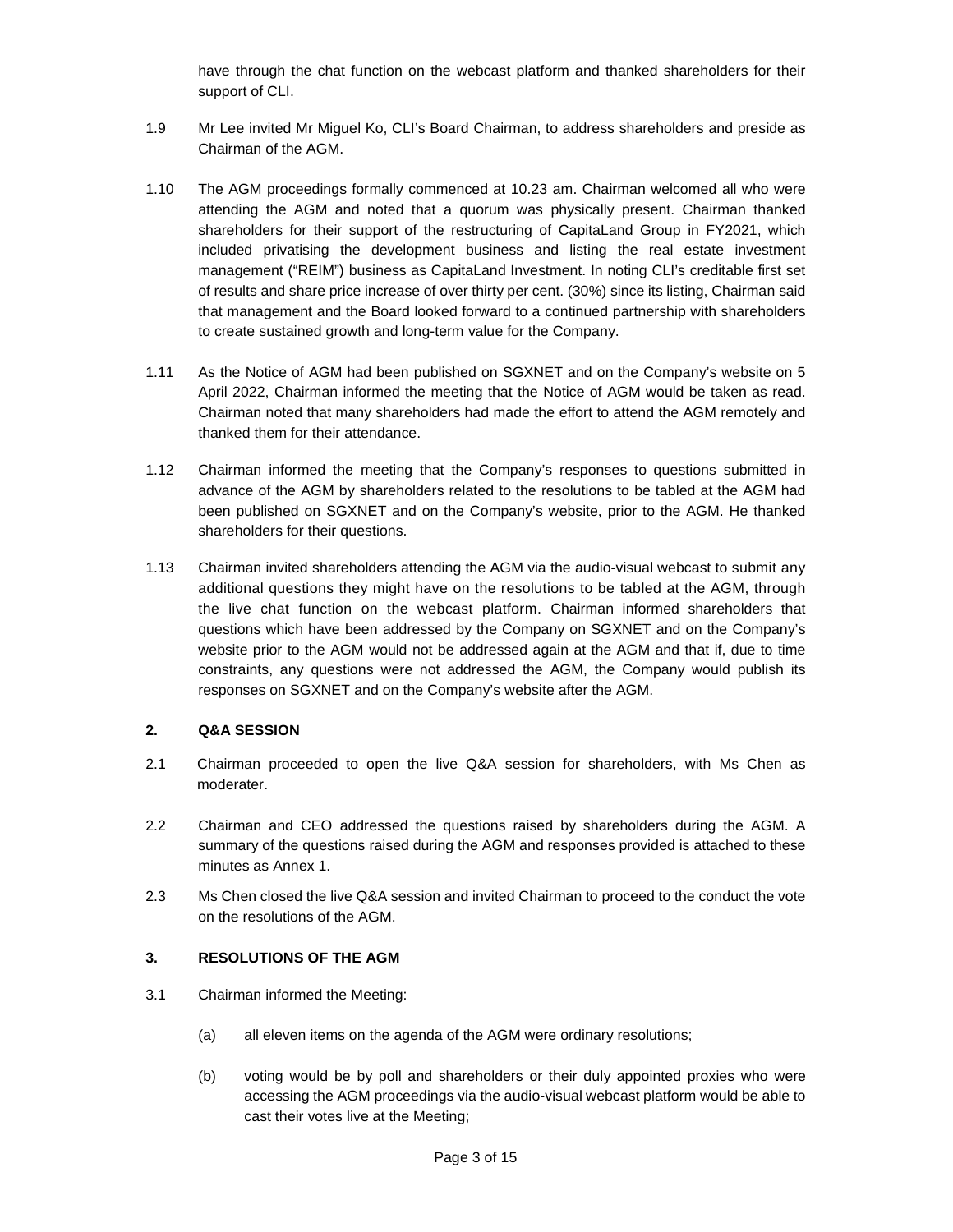- (c) representatives of DrewCorp Services Pte Ltd, the Scrutineers for the conduct of the poll, were in attendance remotely;
- (d) as Chairman of the AGM, he would introduce and propose each of the motions to be tabled for shareholders' approval and put them all to the vote by poll. Shareholders and duly appointed proxies would be given five minutes to cast their votes live electronically through the webcast platform and he would declare the results of the poll on the resolutions after the voting had closed; and
- (e) as Chairman of the AGM, he held valid proxies from shareholders who had appointed the Chairman of the Meeting as proxy to vote on their behalf at the AGM and would be voting in accordance with their voting instructions in respect of the resolutions, where specified.

# **4. RESOLUTION 1 Adoption of the Directors' Statement, Audited Financial Statements and the Auditors' Report**

- 4.1 The first item on the agenda was to receive and adopt the Directors' Statement, the Audited Financial Statements and the Auditors' Report for the year ended 31 December 2021.
- 4.2 Chairman proposed the motion:

"THAT the Directors' Statement, Audited Financial Statements and the Auditors' Report for the year ended 31 December 2021, be and are hereby received and adopted*.*"

### **5. RESOLUTION 2 Declaration of a First and Final Dividend and a Special Dividend**

- 5.1 Agenda item 2 of the agenda was to approve the payment of a first and final dividend and a special dividend.
- 5.2 Chairman proposed the motion:

"THAT a first and final dividend of S\$0.12 per share and a special dividend of S\$0.03 per share for the year ended 31 December 2021 be and are hereby declared."

# **6. RESOLUTION 3 Approval of Directors' Remuneration**

- 6.1 Agenda item 3 of the agenda was to approve Directors' remuneration.
- 6.2 Chairman stated that while he was proposing this agenda item on Directors' remuneration in his capacity as Chairman of the Meeting, all non-executive Directors of the Company, himself included, who were also shareholders, had voluntarily abstained from voting their respective holdings of shares on this agenda item.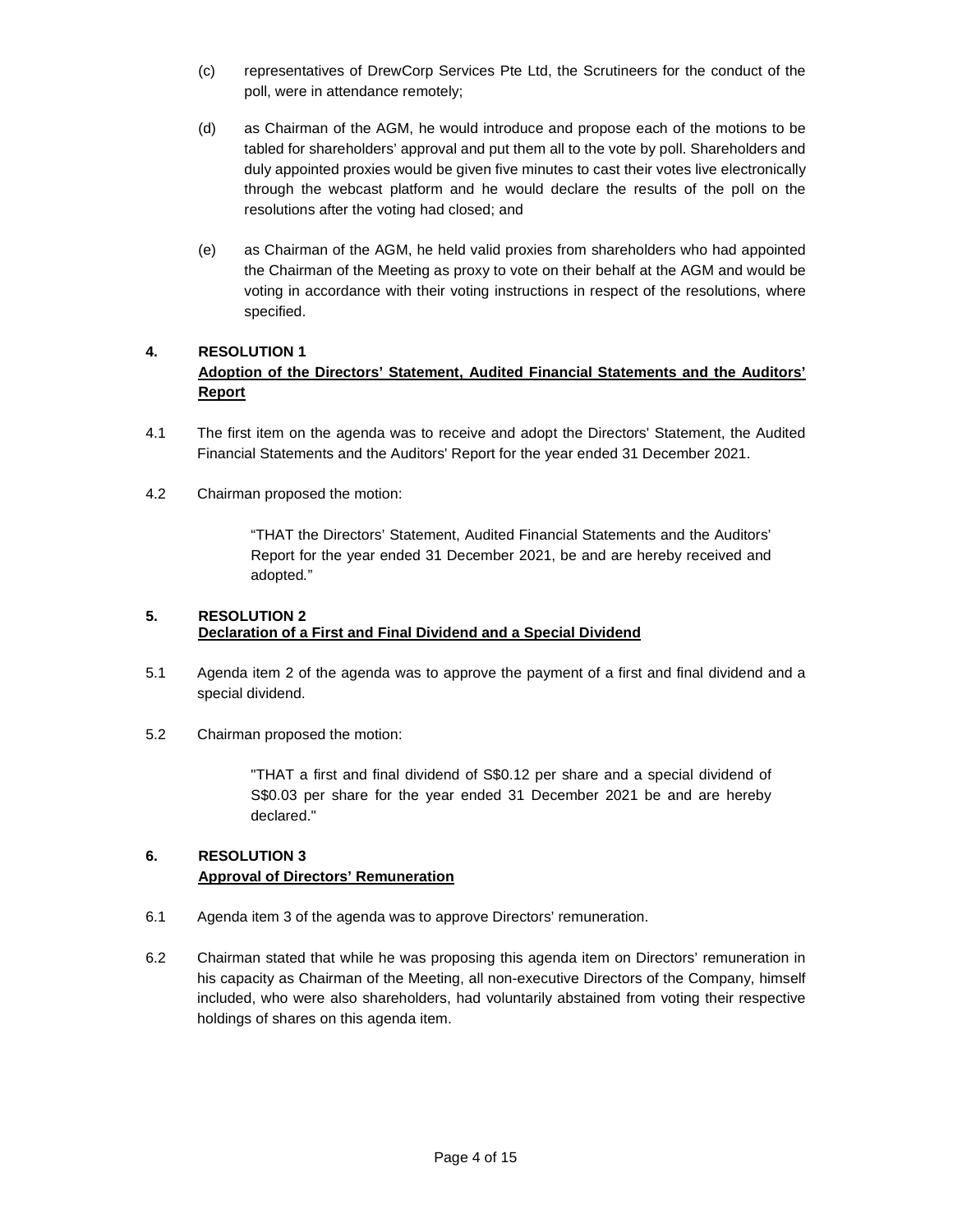### 6.3 Chairman proposed the motion:

"THAT the sum of S\$1,172,231 (One Million, One Hundred Seventy-Two Thousand, Two Hundred and Thirty-One dollars) as Directors' remuneration for the year ended 31 December 2021, be and is hereby approved."

# **7. RESOLUTIONS 4(A) AND 4(B) Re-election of Directors Retiring by Rotation Pursuant to Article 94**

- 7.1 Agenda items 4(a) and 4(b) relate to the re-election of Directors who were retiring by rotation. Three Directors, Mr Lee Chee Koon, Ms Judy Hsu Chung Wei and Ms Goh Swee Chen were due to retire by rotation at the AGM pursuant to article 94 of the Company's Constitution. Mr Lee and Ms Hsu had offered themselves for re-election and had abstained from voting their respective holdings of shares on the resolution for their own re-election.
- 7.2 Ms Goh would be retiring from the Board at the conclusion of this AGM and hence was not seeking re-election. Separately, Mr Stephen Lee Ching Yen had given notice of his retirement from the Board. Mr Stephen Lee would step down from the Board, and would cease to be Chairman of the Executive Resource and Compensation Committee and the Nominating Committee, respectively, following the conclusion of the AGM. Mr Gabriel Lim would join the Nominating Committee and succeed Mr Stephen Lee as Chairman of the Nominating Committee.
- 7.3 Mr Lee Chee Koon would, upon re-election at the AGM, continue to serve as the Group Chief Executive Officer and a member of the Strategy Committee and the Executive Committee, respectively.

### **Resolution 4(a): Re-election of Mr Lee Chee Koon as Director**

Chairman proposed the motion:

"THAT Mr Lee Chee Koon who retires pursuant to article 94 of the Company's Constitution be and is hereby re-elected as a Director."

7.4 Ms Hsu would, upon re-election at the AGM, continue to serve on the Executive Resource and Compensation Committee and succeed Mr Stephen Lee as Chairwoman of the Executive Resource and Compensation Committee.

### **Resolution 4(b): Re-election of Ms Judy Hsu Chung Wei as Director**

Chairman proposed the motion:

"THAT Ms Judy Hsu Chung Wei who retires pursuant to article 94 of the Company's Constitution be and is hereby re-elected as a Director."

# **8. RESOLUTIONS 5(A) AND 5(B) Re-election of Directors Retiring Pursuant to Article 100**

8.1 Agenda items 5(a) and 5(b) related to the re-election of two Directors, Ms Helen Wong Siu Ming and Mr David Su Tuong Sing, who were due to retire at the AGM pursuant to article 100 of the Company's Constitution, and had offered themselves for re-election.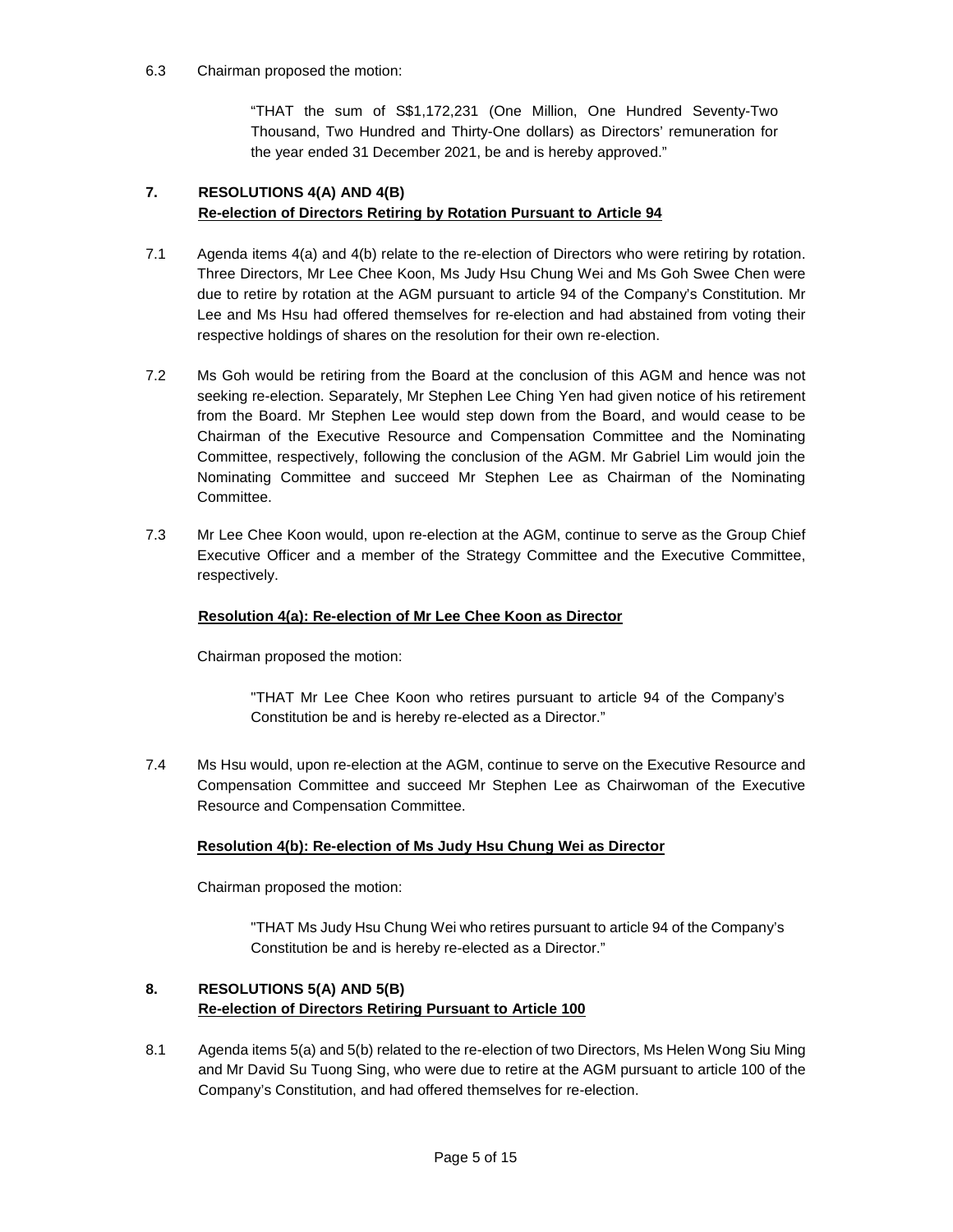8.2 Ms Wong would, upon re-election at the AGM, continue to serve as a member of the Audit Committee and the Strategy Committee, respectively.

#### **Resolution 5(a): Re-election of Ms Helen Wong Siu Ming as Director**

Chairman proposed the motion:

"THAT Ms Helen Wong Siu Ming who retires pursuant to article 100 of the Company's Constitution be and is hereby re-elected as a Director."

8.3 Mr Su would, upon re-election at the AGM, continue to serve as a member of the Strategy Committee.

#### **Resolution 5(b): Re-election of Mr David Su Tuong Sing as Director**

Chairman proposed the motion:

"THAT Mr David Su Tuong Sing who retires pursuant to article 100 of the Company's Constitution be and is hereby re-elected as a Director."

# **9. RESOLUTION 6 Re-appointment of Auditors**

- 9.1 Agenda item 6 related to the re-appointment of KPMG LLP as the Auditors of the Company.
- 9.2 Chairman proposed the motion:

"THAT KPMG LLP be re-appointed as Auditors of the Company to hold office until the conclusion of the next Annual General Meeting and that the Directors be authorised to fix their remuneration."

### AS SPECIAL BUSINESS

### **10. RESOLUTION 7 Authority for Directors to issue shares and to make or grant instruments convertible into shares pursuant to Section 161 of the Companies Act 1967**

- 10.1 Agenda item 7 was to seek shareholders' approval to empower the Directors to issue shares in the Company, to make or grant instruments (such as securities, warrants or debentures) convertible into shares, and to issue shares in pursuance of such instruments.
- 10.2 Chairman proposed the Ordinary Resolution as set out in item 7 of the Notice of AGM:

"THAT pursuant to Section 161 of the Companies Act 1967 and Rule 806 of the Listing Manual of the Singapore Exchange Securities Trading Limited ("SGX-ST"), authority be and is hereby given to the Directors of the Company to:

- (a) (i) issue shares of the Company ("shares") whether by way of rights, bonus or otherwise; and/or
	- (ii) make or grant offers, agreements or options (collectively, "Instruments") that might or would require shares to be issued, including but not limited to the creation and issue of (as well as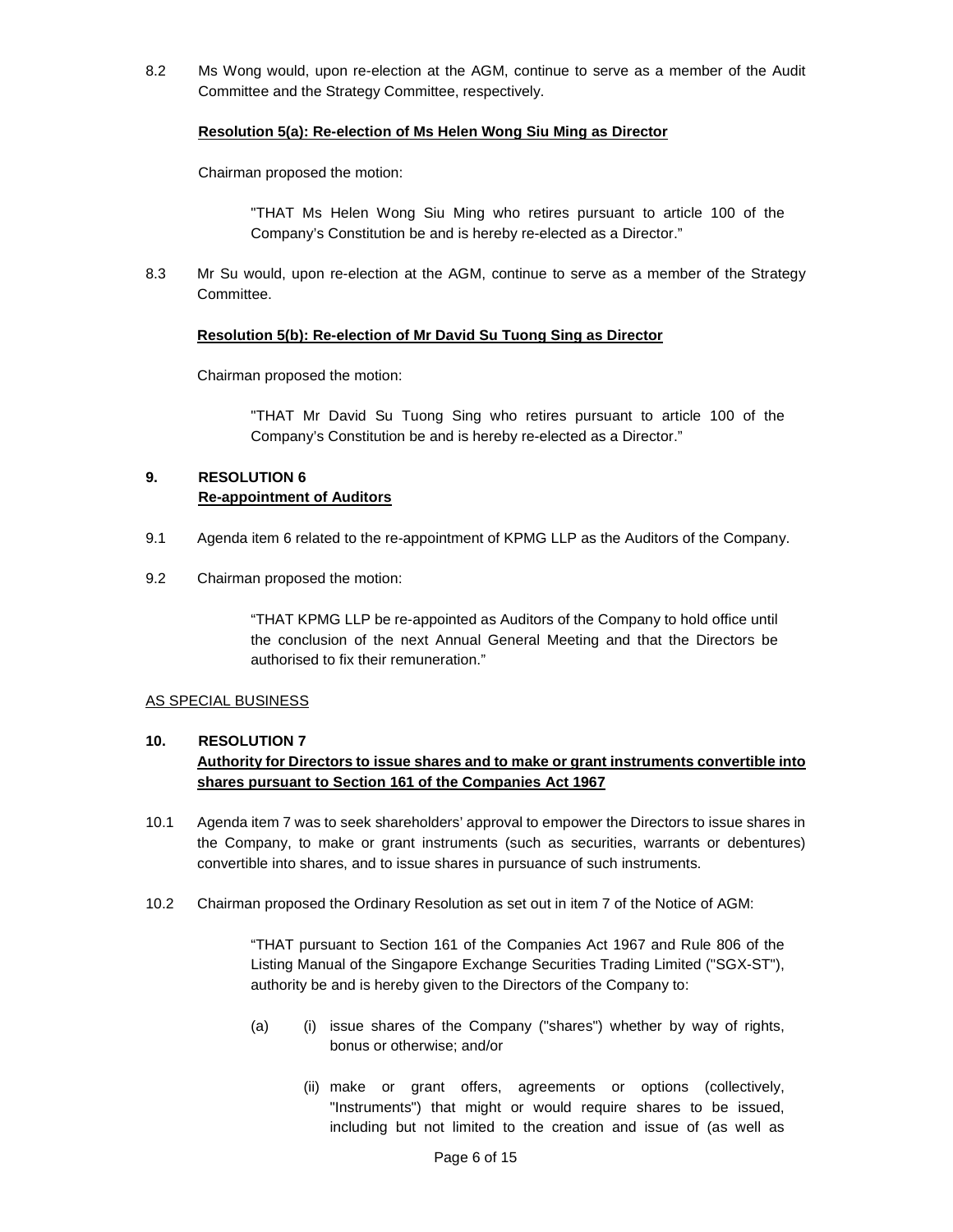adjustments to) securities, warrants, debentures or other instruments convertible into shares,

at any time and upon such terms and conditions and for such purposes and to such persons as the Directors may in their absolute discretion deem fit; and

(b) issue shares in pursuance of any Instrument made or granted by the Directors while this Resolution was in force (notwithstanding the authority conferred by this Resolution may have ceased to be in force),

#### provided that:

- (1) the aggregate number of shares to be issued pursuant to this Resolution (including shares to be issued in pursuance of Instruments made or granted pursuant to this Resolution) shall not exceed fifty per cent. (50%) of the total number of issued shares (excluding treasury shares and subsidiary holdings) (as calculated in accordance with sub-paragraph (2) below), of which the aggregate number of shares to be issued other than on a *pro rata* basis to shareholders of the Company (including shares to be issued in pursuance of Instruments made or granted pursuant to this Resolution) shall not exceed ten per cent. (10%) of the total number of issued shares (excluding treasury shares and subsidiary holdings) (as calculated in accordance with sub-paragraph (2) below);
- (2) (subject to such manner of calculation as may be prescribed by the SGX-ST) for the purpose of determining the aggregate number of shares that may be issued under sub-paragraph (1) above, the total number of issued shares (excluding treasury shares and subsidiary holdings) shall be based on the total number of issued shares (excluding treasury shares and subsidiary holdings) at the time this Resolution is passed, after adjusting for:
	- (i) any new shares arising from the conversion or exercise of any convertible securities or share options or vesting of share awards which were issued and are outstanding or subsisting at the time this Resolution is passed; and
	- (ii) any subsequent bonus issue, consolidation or subdivision of shares,

and, in sub-paragraph (1) above and this sub-paragraph (2), "subsidiary holdings" has the meaning given to it in the Listing Manual of the SGX-ST;

- (3) in exercising the authority conferred by this Resolution, the Company shall comply with the provisions of the Listing Manual of the SGX-ST for the time being in force (unless such compliance has been waived by the SGX-ST) and the Constitution for the time being of the Company; and
- (4) (unless revoked or varied by the Company in general meeting) the authority conferred by this Resolution shall continue in force until (i) the conclusion of the next annual general meeting of the Company, or (ii) the date by which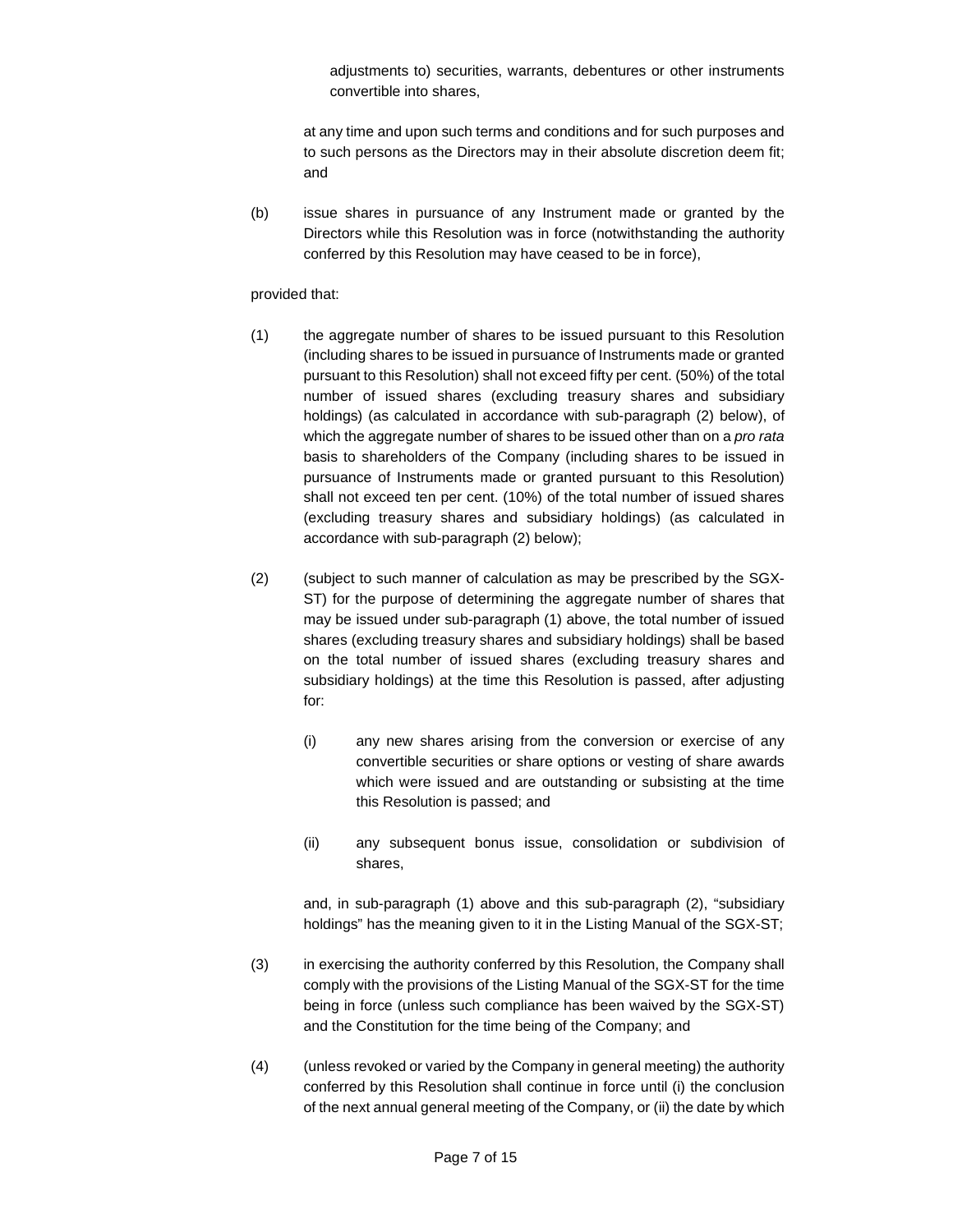the next annual general meeting of the Company is required by law to be held, whichever is the earlier."

# **11. RESOLUTION 8 Authority for Directors to grant awards, and to allot and issue shares, pursuant to the CapitaLand Investment Performance Share Plan 2021 and the CapitaLand Investment Restricted Share Plan 2021**

- 11.1 Agenda item 8 was to seek shareholders' approval to empower the Directors to grant awards under the CapitaLand Investment Performance Share Plan 2021 and the CapitaLand Investment Restricted Share Plan 2021 (collectively, the "Share Plans"), and to allot and issue fully paid shares in the Company pursuant to the vesting of awards granted pursuant to the Share Plans.
- 11.2 Chairman informed the meeting that the Directors did not intend, in any given financial year, to grant awards under the Share Plans which, collectively, would comprise more than one per cent. (1%) of the total number of issued shares of the Company (excluding treasury shares and subsidiary holdings) from time to time (the "Yearly Limit"). Should the Yearly Limit not be fully utilised in any given financial year, the unutilised balance would be carried forward and may be used by the Directors in subsequent years to make grants of awards under the Share Plans.
- 11.3 Chairman proposed the Ordinary Resolution as set out in item 8 of the Notice of AGM:

"THAT authority be and is hereby given to the Directors of the Company to:

- (a) grant awards in accordance with the provisions of the CapitaLand Investment Performance Share Plan 2021 (the "PSP") and/or the CapitaLand Investment Restricted Share Plan 2021 (the "RSP"); and
- (b) allot and issue from time to time such number of shares of the Company as may be required to be issued pursuant to the vesting of awards granted or to be granted under the PSP and/or the RSP,

provided that the aggregate number of shares to be issued, when aggregated with existing shares (including treasury shares and cash equivalents) delivered and/or to be delivered pursuant to the PSP, the RSP and all shares, options or awards granted under any other share schemes of the Company then in force, shall not exceed eight per cent. (8%) of the total number of issued shares of the Company (excluding treasury shares and subsidiary holdings (as defined in the Listing Manual of the Singapore Exchange Securities Trading Limited)) from time to time."

# **12. RESOLUTION 9 Renewal of Share Purchase Mandate**

- 12.1 Agenda item 9 was to seek shareholders' approval for the renewal of the Company's Share Purchase Mandate.
- 12.2 Chairman proposed the Ordinary Resolution as set out in item 9 of the Notice of AGM:

"THAT:

(a) for the purposes of Sections 76C and 76E of the Companies Act 1967 (the "Companies Act"), the exercise by the Directors of the Company (the "Directors") of all the powers of the Company to purchase or otherwise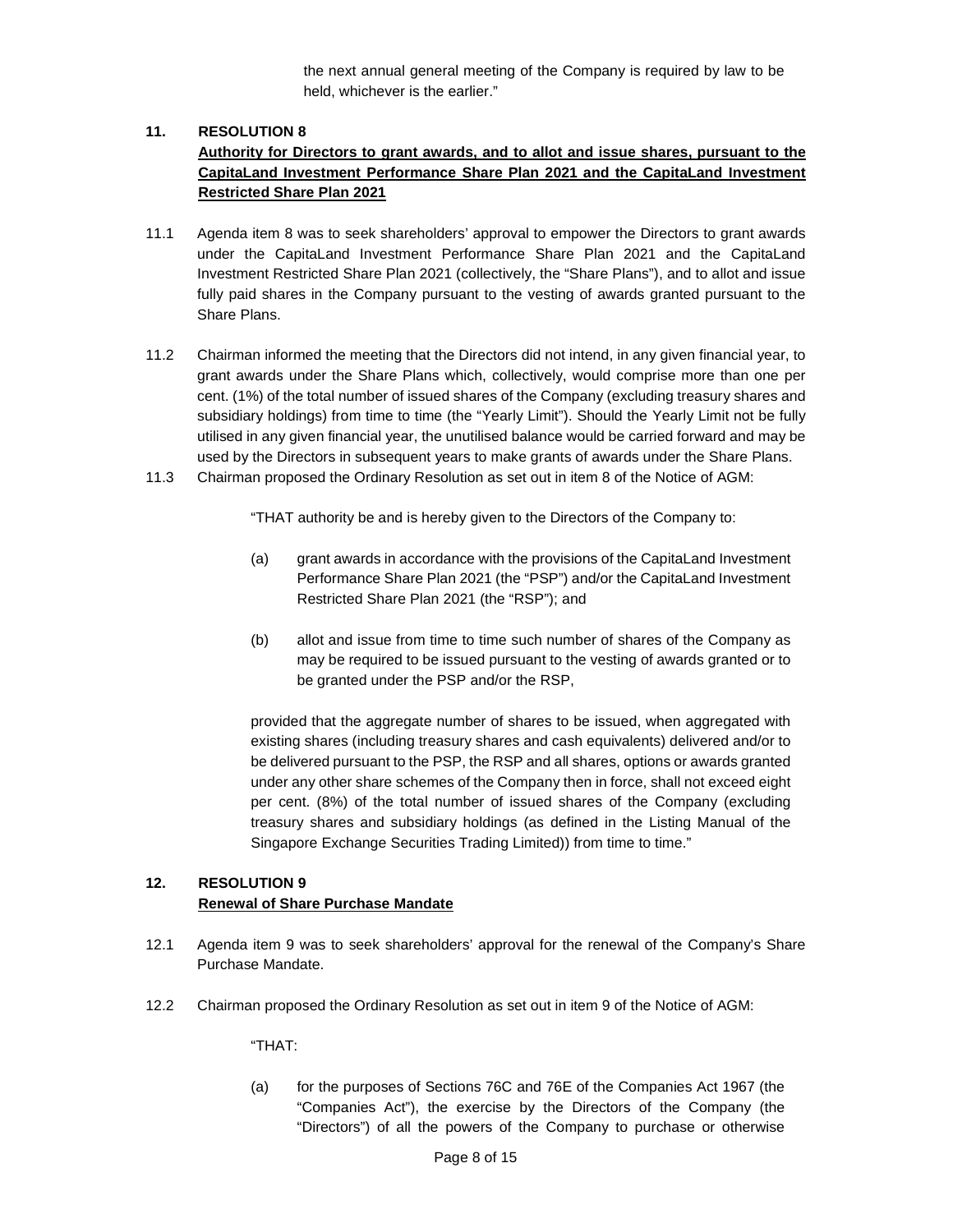acquire shares of the Company not exceeding in aggregate the Maximum Limit (as hereafter defined), at such price or prices as may be determined by the Directors from time to time up to the Maximum Price (as hereafter defined), whether by way of:

- (i) market purchase(s) ("Market Purchase(s)") on the Singapore Exchange Securities Trading Limited ("SGX-ST") and/or any other stock exchange on which the shares may for the time being be listed and quoted (the "Other Exchange"); and/or
- (ii) off-market purchase(s) ("Off-Market Purchase(s)") (if effected otherwise than on the SGX-ST or, as the case may be, the Other Exchange) in accordance with any equal access scheme(s) as may be determined or formulated by the Directors as they consider fit, which scheme(s) shall satisfy all the conditions prescribed by the Companies Act,

and otherwise in accordance with all other laws and regulations and rules of the SGX-ST or, as the case may be, the Other Exchange, as may for the time being be applicable, be and is hereby authorised and approved generally and unconditionally (the "Share Purchase Mandate");

- (b) unless varied or revoked by the Company in general meeting, the authority conferred on the Directors pursuant to the Share Purchase Mandate may be exercised by the Directors at any time and from time to time during the period commencing from the date of the passing of this Resolution and expiring on the earliest of:
	- (i) the date on which the next annual general meeting of the Company is held;
	- (ii) the date by which the next annual general meeting of the Company is required by law to be held; and
	- (iii) the date on which purchases and acquisitions of shares pursuant to the Share Purchase Mandate are carried out to the full extent mandated;
- (c) in this Resolution:

"Average Closing Price" means the average of the last dealt prices of a share for the five consecutive market days on which the shares are transacted on the SGX-ST, or, as the case may be, the Other Exchange, immediately preceding the date of the Market Purchase by the Company, or, as the case may be, the date of the making of the offer pursuant to the Off-Market Purchase, and deemed to be adjusted in accordance with the listing rules of the SGX-ST for any corporate action which occurs during the relevant fiveday period and the date of the Market Purchase or, as the case may be, the date of the making of the offer pursuant to the Off-Market Purchase;

"date of the making of the offer" means the date on which the Company makes an offer for the purchase or acquisition of shares from holders of shares, stating therein the purchase price (which shall not be more than the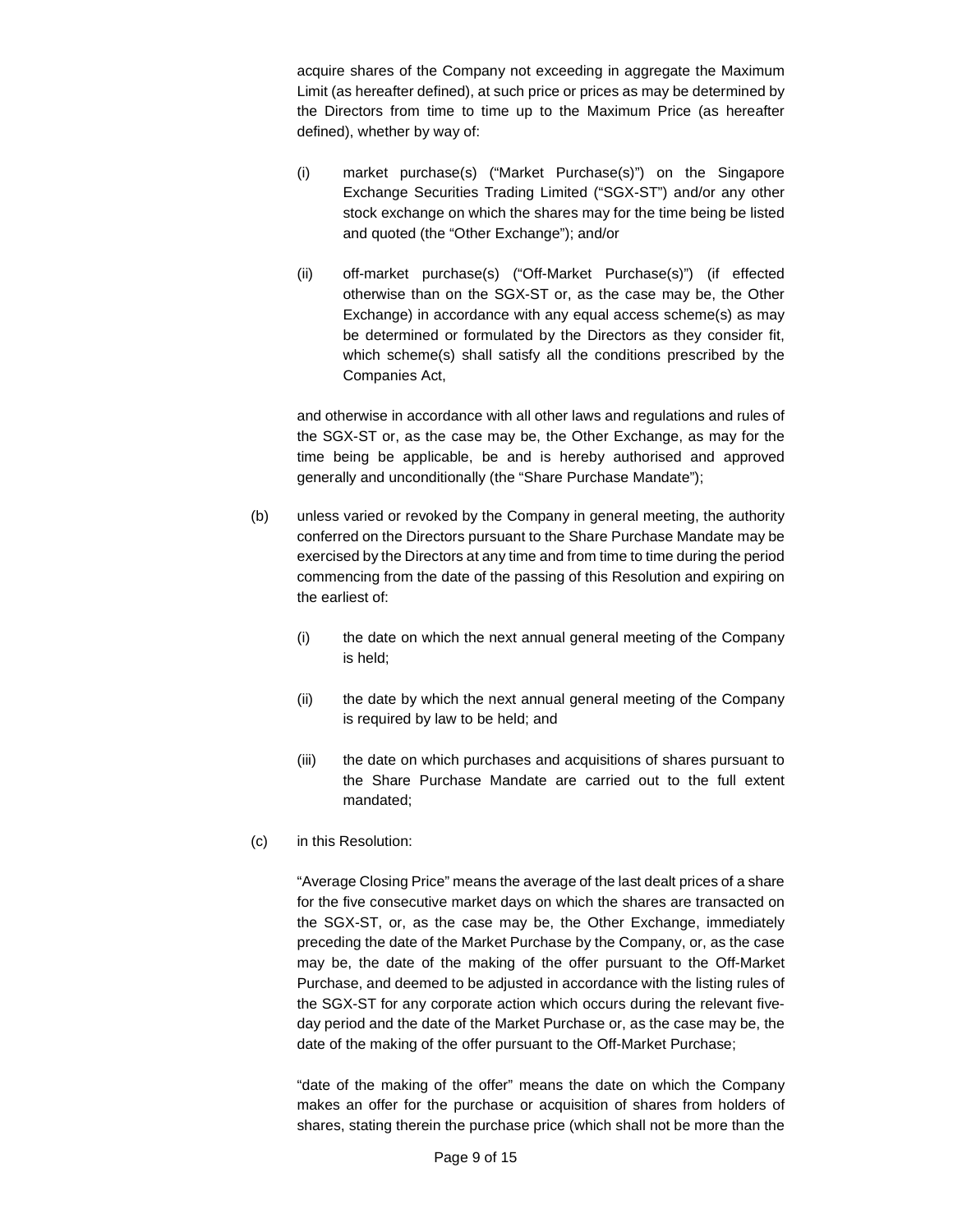Maximum Price) for each share and the relevant terms of the equal access scheme for effecting the Off-Market Purchase;

"Maximum Limit" means that number of shares representing five per cent. (5%) of the issued shares as at the date of the passing of this Resolution (excluding treasury shares and subsidiary holdings (as defined in the Listing Manual of the SGX-ST)); and

"Maximum Price" in relation to a share to be purchased or acquired, means the purchase price (excluding brokerage, stamp duty, commission, applicable goods and services tax and other related expenses) which shall not exceed, in the case of both a Market Purchase and an Off-Market Purchase, one hundred and five per cent. (105%) of the Average Closing Price of the shares; and

(d) the Directors and/or any of them be and are hereby authorised to complete and do all such acts and things (including executing such documents as may be required) as they and/or he may consider expedient or necessary to give effect to the transactions contemplated and/or authorised by this Resolution."

### **13. VOTING AND DECLARATION OF RESULTS**

- 13.1 All resolutions of the AGM having been tabled and proposed, Chairman put all the motions to the vote by poll and declared voting open. He invited shareholders and duly appointed proxies to cast their votes on each of the resolutions remotely via the webcast platform. He informed those voting that that they have five minutes to cast their votes. A five-minute count-down timer was provided through the webcast.
- 13.2 During the voting period, a video commemorating the 20<sup>th</sup> anniversary of Singapore REITs, and CapitaLand's key role in the Singapore REITs journey in the past two decades, was screened.
- 13.3 At the end of the voting period, Ms Chen announced that voting had closed. She invited Chairman to declare the results.
- 13.4 The results of the poll were as follows (percentages rounded to the nearest two decimal places):

**Resolution 1: Adoption of the Directors' Statement, Audited Financial Statements and the Auditors' Report** 

| For           |       |               | Against |
|---------------|-------|---------------|---------|
| No. of Shares | $\%$  | No. of Shares | %       |
| 4,048,952,632 | 99.98 | 646.598       | 0.02    |

#### **Resolution 2: Declaration of a First and Final Dividend and a Special Dividend**

| For           |       |               | Against |
|---------------|-------|---------------|---------|
| No. of Shares | %     | No. of Shares | %       |
| 4,040,032,702 | 99.75 | 10,279,486    | 0.25    |

#### **Resolution 3: Approval of Directors' Remuneration**

| For           |       | Against       |      |
|---------------|-------|---------------|------|
| No. of Shares | %     | No. of Shares | %    |
| 4,047,862,754 | 99.98 | 777,628       | 0.02 |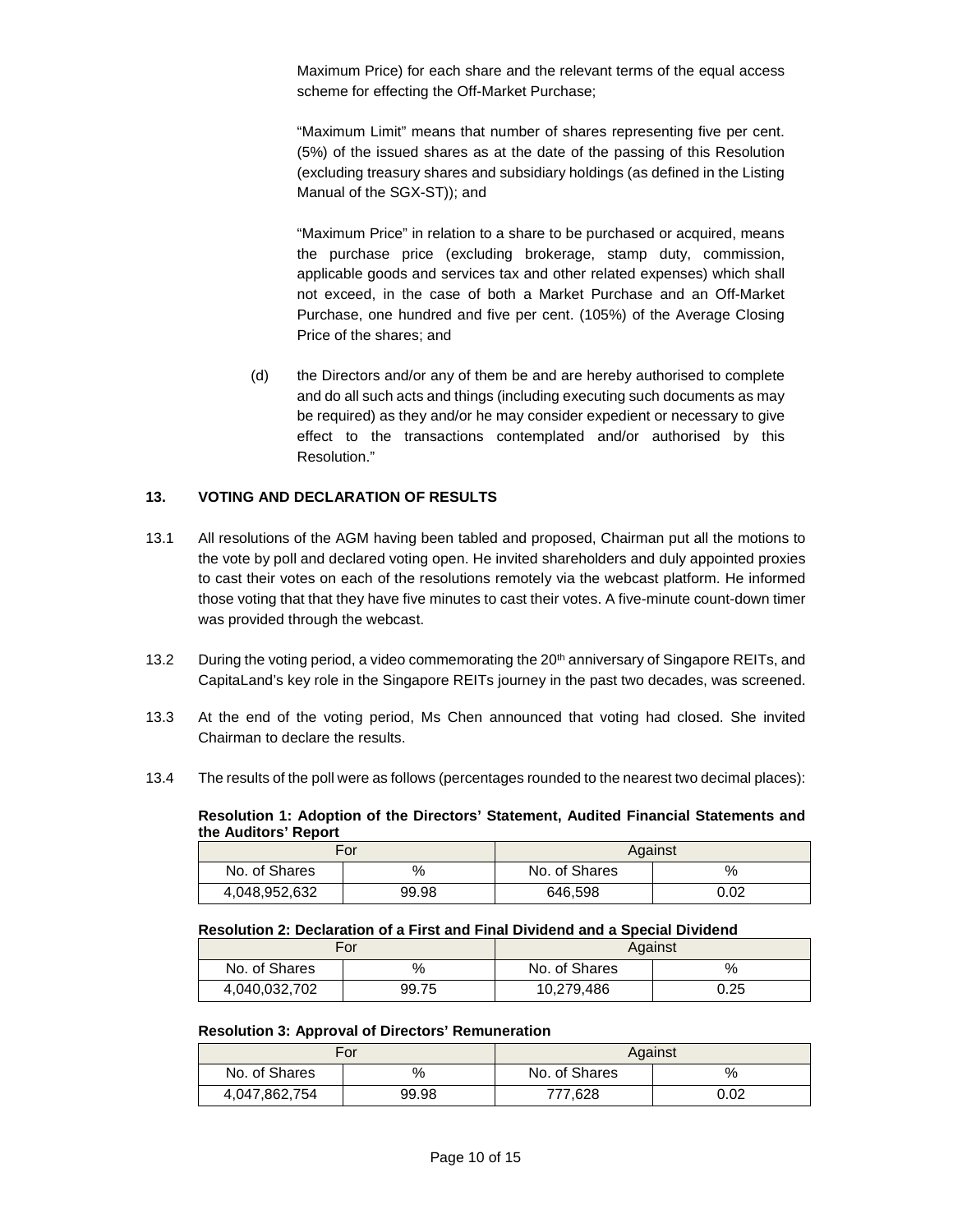#### **Resolution 4(a): Re-election of Mr Lee Chee Koon as Director**

| For           |       | Against       |      |
|---------------|-------|---------------|------|
| No. of Shares | $\%$  | No. of Shares | %    |
| 4,046,179,225 | 99.96 | 1,628,391     | 0.04 |

#### **Resolution 4(b): Re-election of Ms Judy Hsu Chung Wei as Director**

| For           |       | Against       |      |
|---------------|-------|---------------|------|
| No. of Shares | $\%$  | No. of Shares | %    |
| 4,046,461,194 | 99.97 | 1,233,491     | 0.03 |

#### **Resolution 5(a): Re-election of Ms Helen Wong Siu Ming as Director**

| For           |       |               | Against |
|---------------|-------|---------------|---------|
| No. of Shares | %     | No. of Shares | $\%$    |
| 4,048,751,182 | 99.97 | 1,229,409     | 0.03    |

#### **Resolution 5(b): Re-election of Mr David Su Tuong Sing as Director**

| For           |       | Against       |      |
|---------------|-------|---------------|------|
| No. of Shares | %     | No. of Shares | %    |
| 4,048,757,482 | 99.97 | 1,229,109     | 0.03 |

#### **Resolution 6: Re-appointment of Auditors**

|               | For   |               | Against |
|---------------|-------|---------------|---------|
| No. of Shares | %     | No. of Shares | $\%$    |
| 3,995,953,989 | 98.66 | 54,319,699    | .34     |

**Resolution 7: Authority for Directors to issue shares and to make or grant instruments convertible into shares pursuant to Section 161 of the Companies Act 1967** 

| For           |       |               | Against |
|---------------|-------|---------------|---------|
| No. of Shares | %     | No. of Shares | $\%$    |
| 3,908,485,183 | 96.50 | 141,742,506   | 3.50    |

**Resolution 8: Authority for Directors to grant awards, and to allot and issue shares, pursuant to the CapitaLand Investment Performance Share Plan 2021 and the CapitaLand Investment Restricted Share Plan 2021** 

| For           |       |               | Against |
|---------------|-------|---------------|---------|
| No. of Shares | %     | No. of Shares | %       |
| 3,911,453,774 | 96.59 | 138,247,312   | 3.41    |

#### **Resolution 9: Renewal of Share Purchase Mandate**

| For           |       | Against       |      |
|---------------|-------|---------------|------|
| No. of Shares | $\%$  | No. of Shares | $\%$ |
| 4,043,871,012 | 99.88 | 4,782,850     | 0.12 |

13.5 Based on the results of the poll, Chairman declared each of the Ordinary Resolutions carried.

#### **14. CLOSURE**

14.1 On behalf of the Board, Chairman expressed his appreciation to both Mr Stephen Lee and Ms Goh Swee Chen, who would retire from the Board at the conclusion of the AGM, for their service with distinction for almost nine years and four years, respectively, on the CapitaLand Board before transitioning across to the CLI Board. Chairman invited attendees to join him in a round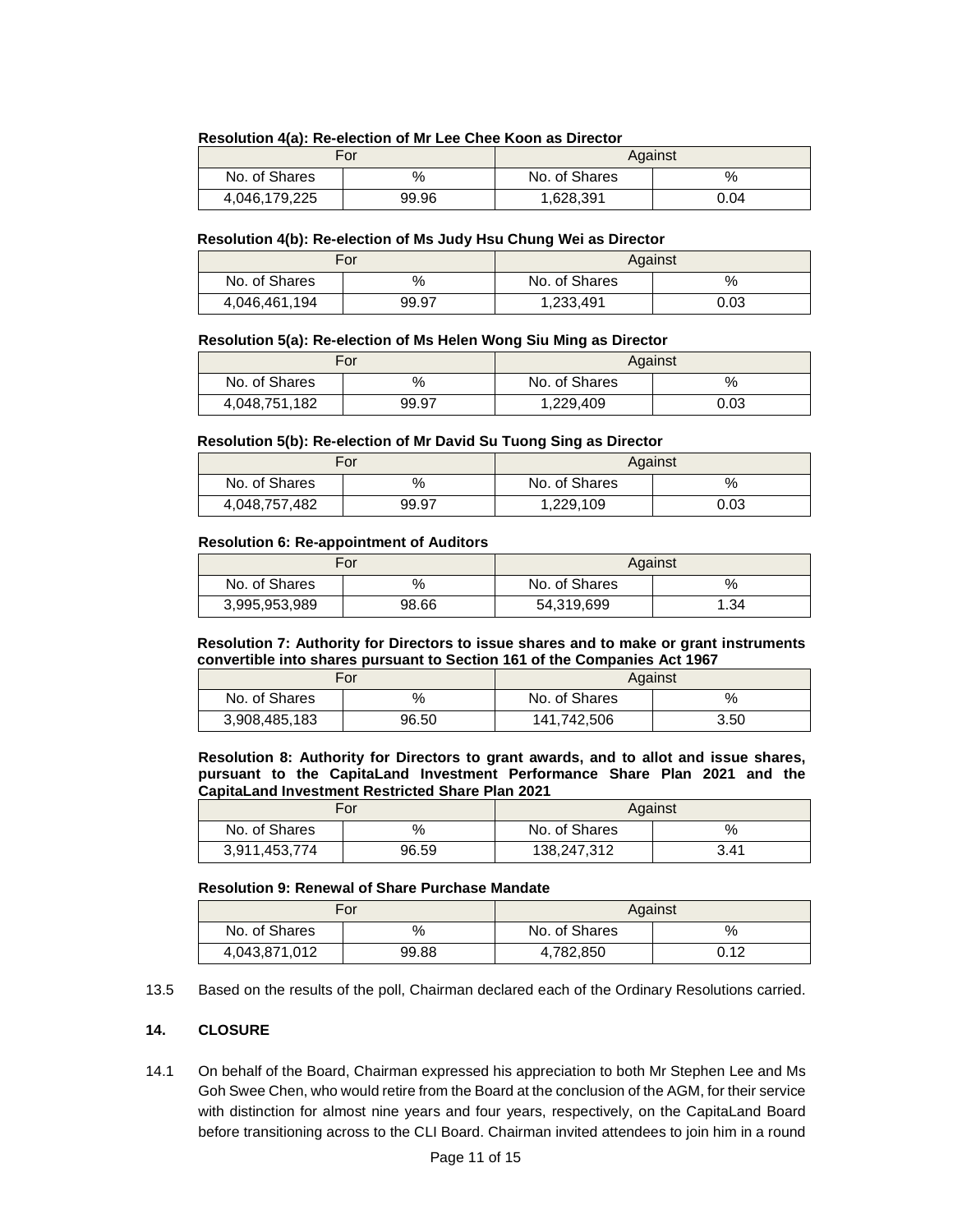of applause in appreciation of Mr Lee's and Ms Goh's contributions to the CapitaLand group and CLI.

- 14.2 There being no other business, Chairman thanked all shareholders who attended the AGM and declared the Meeting closed.
- 14.3 Ms Chen wished all shareholders good health and a successful year ahead. The Meeting ended at 11.15 a.m.

Confirmed By Miguel Ko Chairman of the Meeting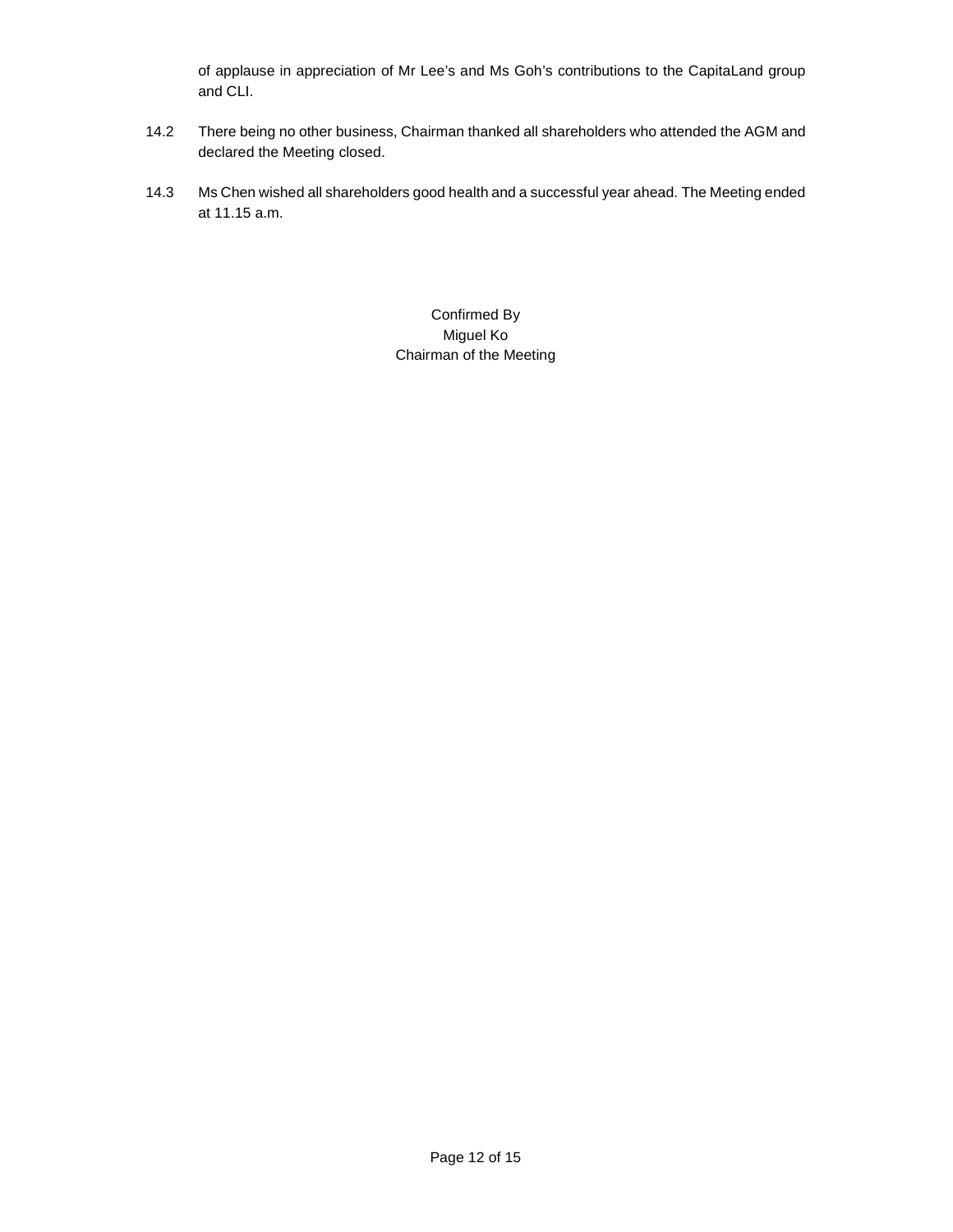# **Annex 1**

| s/n | Questions and Responses                                                                                                                                                                                                                                                                                                                                                                                                                                                                                                                                                                                                                                                                                                                                                                                                                                                                                                                                                                                                                                   |
|-----|-----------------------------------------------------------------------------------------------------------------------------------------------------------------------------------------------------------------------------------------------------------------------------------------------------------------------------------------------------------------------------------------------------------------------------------------------------------------------------------------------------------------------------------------------------------------------------------------------------------------------------------------------------------------------------------------------------------------------------------------------------------------------------------------------------------------------------------------------------------------------------------------------------------------------------------------------------------------------------------------------------------------------------------------------------------|
| 1.  | CLI's competitive advantage and strategy for growth to become a leading REIM.                                                                                                                                                                                                                                                                                                                                                                                                                                                                                                                                                                                                                                                                                                                                                                                                                                                                                                                                                                             |
|     | There were a few factors which differentiate CLI in its journey to become a leading REIM. Firstly,<br>CLI has a fully integrated platform which has the ability to invest, operate and monetise, which<br>is beneficial to CLI's overall business. Secondly, the CapitaLand Group had built a good track<br>record in key markets such as China, India, Vietnam and Singapore. While there were many<br>markets that CLI could increase its investments in, CLI currently has particularly strong teams<br>on the ground in the Asia-Pacific region to look out for attractive off-market opportunities to<br>create value for CLI. By consistently delivering value and good returns, CLI could continue to<br>build a strong asset under management ("AUM") business. CLI, as part of the CapitaLand<br>ecosystem, has a strong partnership with CapitaLand Development, which has strong track<br>records in various Asian markets, and such a partnership would benefit CLI in terms of<br>accessing opportunities in those markets.                  |
| 2.  | How CLI intended to overcome the issues relating to the uncertainties faced by CLI in China<br>and whether CLI intended to reduce its exposure to China.                                                                                                                                                                                                                                                                                                                                                                                                                                                                                                                                                                                                                                                                                                                                                                                                                                                                                                  |
|     | The headwinds in China presented both a challenge as well as an opportunity. The CapitaLand<br>Group had more than 20 years of operating experience in China and was a well-known foreign<br>real estate company in China. CLI had a strong team in China. Despite the COVID-19 situation<br>in Singapore, CLI had been able to manage its assets in China due to its experience and team<br>on the ground. The assets which CLI owned in China were income producing assets and were<br>in good locations. While the market in China had changed over the past few years with the<br>implementation of the "Three Red Lines" policy by the government to put controls around<br>financing, these changes had presented CLI with opportunities as they levelled the playing field<br>with local Chinese market players, thus allowing foreign companies like CLI to grow its business<br>there. In this regard, in 2021, CapitaLand Group successfully recapitalised its Raffles City<br>portfolio through a collaboration with a Chinese domestic player |
| 3.  | CLI's expansion plans in the lodging sector and its funding strategy for such plans in view of<br>the relaxation of the COVID-19 related measures in Singapore, Europe and the United States<br>of America ("USA").                                                                                                                                                                                                                                                                                                                                                                                                                                                                                                                                                                                                                                                                                                                                                                                                                                       |
|     | The Company was focused on growing its lodging business. CLI aimed to build its lodging<br>business on two fronts: (i) grow its unit count, with a target of 160,000 units by 2023, as<br>previously announced by the Company, and (ii) grow its real estate investment trusts ("REITs")<br>by investing in long-term and stable income properties, and its private equity fund for lodging<br>by investing in student lodging in USA and continuing to deploy capital in its Global Service<br>Residence Fund. Despite COVID-19, CLI has been achieving record growth in the lodging<br>business, as well as in growing fee income from the lodging business.                                                                                                                                                                                                                                                                                                                                                                                            |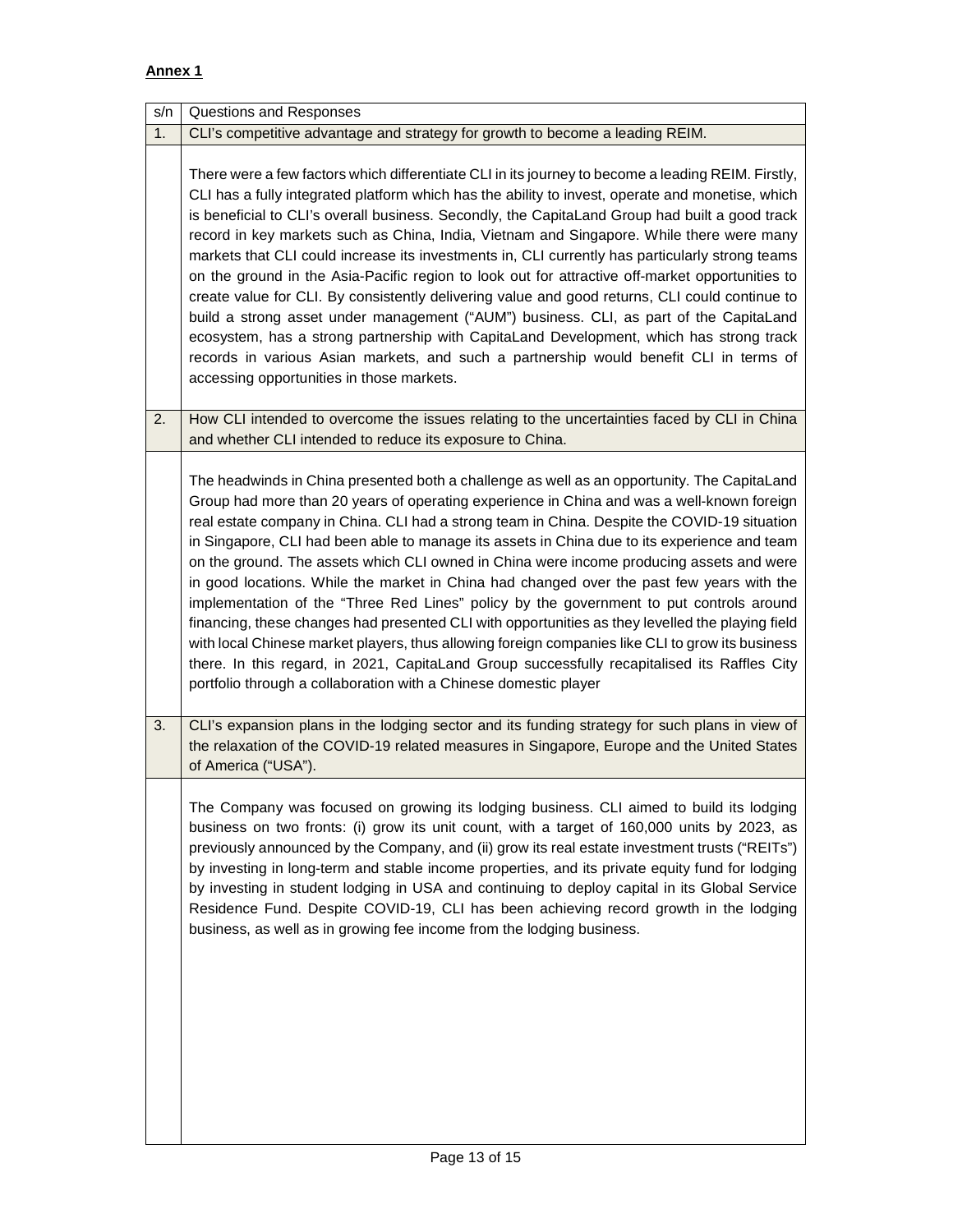| 4. | Whether CLI would consider nursing homes or retirement villages as a viable investment asset<br>class in view of the rapidly ageing global population.                                                                                                                                                                                                                                                                                                                                                                                                                                                                                                                                                                                                                                                                                                                                                                                                                                        |
|----|-----------------------------------------------------------------------------------------------------------------------------------------------------------------------------------------------------------------------------------------------------------------------------------------------------------------------------------------------------------------------------------------------------------------------------------------------------------------------------------------------------------------------------------------------------------------------------------------------------------------------------------------------------------------------------------------------------------------------------------------------------------------------------------------------------------------------------------------------------------------------------------------------------------------------------------------------------------------------------------------------|
|    | While there were emerging markets with a clear ageing demographic in the Asia-Pacific region,<br>only two markets, viz., Australia and Japan, had well-grounded retirement and nursing home<br>markets. While there would be a big demand for retirement homes, it might not necessarily be<br>a sustainable and commercially viable investable asset class, as it might be difficult to drive<br>rental growth from retirees. Hence it needed to be studied further. CLI's lodging team had<br>started to work with a European partner to sign management contracts in Asia to manage some<br>facilities, to learn more, particularly on how to grow this asset class sustainably in big markets,<br>considering issues like insurance and affordability for retirees.                                                                                                                                                                                                                       |
| 5. | CLI's overall strategy for private equity funds as well as its medium-term plans.                                                                                                                                                                                                                                                                                                                                                                                                                                                                                                                                                                                                                                                                                                                                                                                                                                                                                                             |
|    | CLI had a well-established business in public funds and would be focusing its attention on<br>growing its private funds business as well. Since the restructuring, CLI had brought on board<br>experienced industry professionals, sharpened its strategy to assess and seize available<br>opportunities, and set up a strategy committee at the Board level to oversee Management in<br>formulating and executing the plan for the private funds business. CLI's immediate priority was<br>to focus on Asia-Pacific markets, such as in China. While CLI's ambition was to be global, CLI<br>aimed to develop a good track record in the Asia-Pacific in the next few years with a focus on<br>ensuring consistent good returns for its limited partners. CLI had a good base to steadily grow<br>its private equity real estate and alternative assets business throughout Asia-Pacific due to its<br>deep understanding of the markets, enabling it to identify interesting opportunities. |
| 6. | CLI's targeted geographic allocation of assets or investments.                                                                                                                                                                                                                                                                                                                                                                                                                                                                                                                                                                                                                                                                                                                                                                                                                                                                                                                                |
|    | Singapore is CLI's home base and it would continue to look for opportunities in Singapore. CLI<br>would also continue to identify opportunities in China. About eighty per cent. (80%) of the<br>Company's business was in Asia, and CLI's current plan was to continue to maintain this<br>percentage. Some markets in the Asia-Pacific, such as Japan, Korea, India and Australia, might<br>present opportunities and CLI would also allocate capital to these geographies for suitable<br>opportunities.                                                                                                                                                                                                                                                                                                                                                                                                                                                                                   |
| 7. | Whether CLI was planning to invest further in data centres.                                                                                                                                                                                                                                                                                                                                                                                                                                                                                                                                                                                                                                                                                                                                                                                                                                                                                                                                   |
|    | There was increasing demand for data centres with information technology proliferation in<br>homes, companies and other organisations and hence CLI was looking closely at this sector. .<br>There were two parts of a data centre business ~ owning/developing DCs and operating DCs,<br>both of which were within CLI's scope . There was also potential for CLI to convert some of its<br>business park/logistics assets within its portfolio to data centres. There were possible difficulties<br>in certain countries where there are foreign ownership restrictions. In these situations, CLI<br>would have to find strategic partners to work with in order to scale its data centre business<br>meaningfully.                                                                                                                                                                                                                                                                         |
|    |                                                                                                                                                                                                                                                                                                                                                                                                                                                                                                                                                                                                                                                                                                                                                                                                                                                                                                                                                                                               |